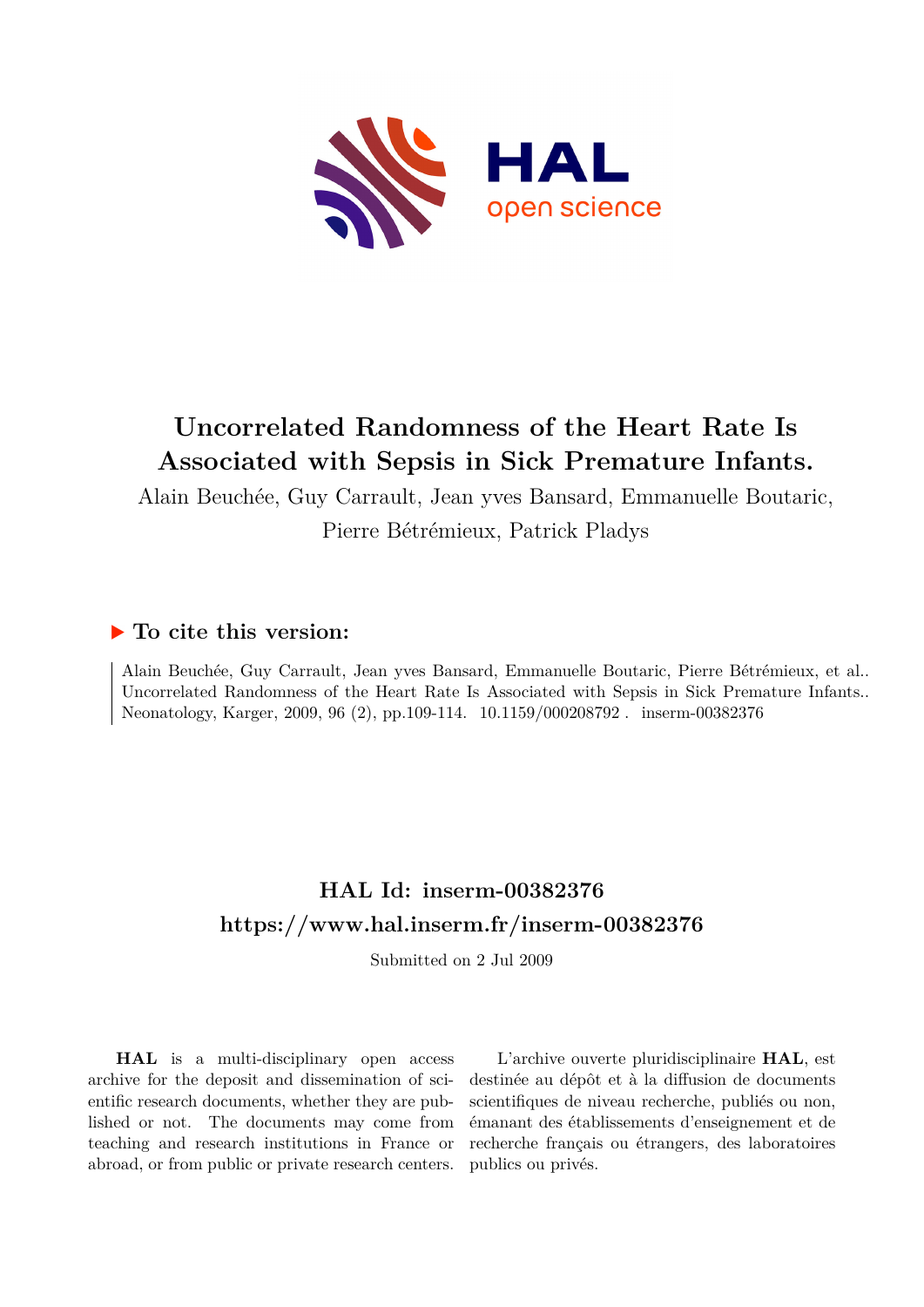# *Uncorrelated Randomness of the Heart Rate Is Associated with Sepsis in Sick Premature Infants*

Beuchée Alain  $^{1\,2\,*}$ , Carrault Guy  $^1$ , Bansard Jean Yves  $^1$ , Boutaric Emmanuelle  $^2$ , Bétrémieux Pierre  $^2$ , Pladys Patrick  $^{1\,2}$ 

*LTSI, Laboratoire Traitement du Signal et de l Image 1* ' *INSERM : U642, Universit*é *de Rennes I, Campus de Beaulieu, 263 Avenue du G*é*n*<sup>é</sup> *ral Leclerc - CS 74205 - 35042 Rennes Cedex,FR*

*Service de r animation n onatale et p diatrique 2* <sup>é</sup> <sup>é</sup> <sup>é</sup> *CHU Rennes, Universit*é *de Rennes I, FR*

\* Correspondence should be adressed to: Alain Beuchée <alain.beuchee@chu-rennes.fr>

#### **Abstract Background**

**Late-onset sepsis in the premature infant is frequently revealed by severe, unusual and recurrent bradycardias. In view of the high morbidity and mortality associated with infection, reliable markers are needed.**

#### **Objectives**

**It was the aim of this study to determine if heart rate (HR) behavior may help the diagnosis of infection in premature infants with such cardiac decelerations.**

#### **Methods**

**Electrocardiogram recordings were collected in 51 premature infants with a postmenstrual age < 33 weeks with frequent bradycardias. Newborns in the sepsis group (C-reactive protein increase and positive blood culture) were compared with a no-sepsis group (C-reactive protein < 5 mg/l before and 24 h after recording and negative blood cultures) for their HR characteristics, i.e. RR series distribution (mean, median, skewness, kurtosis, sample asymmetry), magnitude of variability in time and frequency domain, fractal exponents (**α**1,** α**2) and complexity measurements (approximate and sample entropy). Results are presented as the median (25** %**, 75**%**).**

#### **Results**

Gestational, chronological and postmenstrual age and gender were similar in the sepsis  $(n = 10)$  and nosepsis group  $(n = 38)$ . Three **infants had an increase in C-reactive protein but negative cultures. Low entropy measurements** [**approximate entropy 0.4 (0.3, 0.5) vs.**  $0.8$  (0.6, 1); p < 0.001] and long-range fractal exponent [ $\alpha_2$  0.78 (0.71, 0.83) vs. 0.92 (0.8, 1.1); p < 0.05] were significantly associated **with sepsis. No other HR characteristic was associated with sepsis. The decrease in 0.1 units of approximate entropy was associated with an over 2-fold increase in the odds of sepsis.**

#### **Conclusion**

**Late-onset sepsis is associated with uncorrelated randomness of the HR. This abnormal HR behavior may help to monitor premature infants presenting with frequent and severe bradycardias.**

**Author Keywords** Bacterial infection ; Computer-assisted diagnosis ; Heart rate variability ; Sepsis

# **Introduction**

Late-onset sepsis, defined as a systemic infection in neonates older than 3 days, occurs in approximately 7–10% of all neonates [1] and in more than 25% of very low birth weight infants who are hospitalized in neonatal intensive care units [2]. In view of the high morbidity and mortality associated with infection, reliable markers are needed. Recurrent and severe spontaneous apneas and bradycardias frequently reveal systemic infection in the premature infant [3]. It requires prompt laboratory investigation so that treatment can start without delay. The haematological and biochemical markers that have been used in this indication require invasive procedures that cannot be frequently repeated and have a low predictive value in the early phase of sepsis [4]. Abnormal heart rate (HR) variability measurements such as a decreased approximate entropy (ApEn) [5], decreased sample entropy (SampEn) [3, 6], reduced variability and transient decelerations [7, 8] , as well as increased nonstationarity [3] have been significantly associated with sepsis or sepsis-like illness in premature infants. These diagnostic tools are noninvasive, easily and rapidly available, requiring 30 min of electrocardiogram (ECG) recording. Since decelerations and nonstationarity alter the behaviour of linear and nonlinear characteristics of the HR [6], we aimed to test the accuracy as well as these parameters in discriminating between infected and noninfected infants, in a selected population of sick premature infants with frequent and severe bradycardias.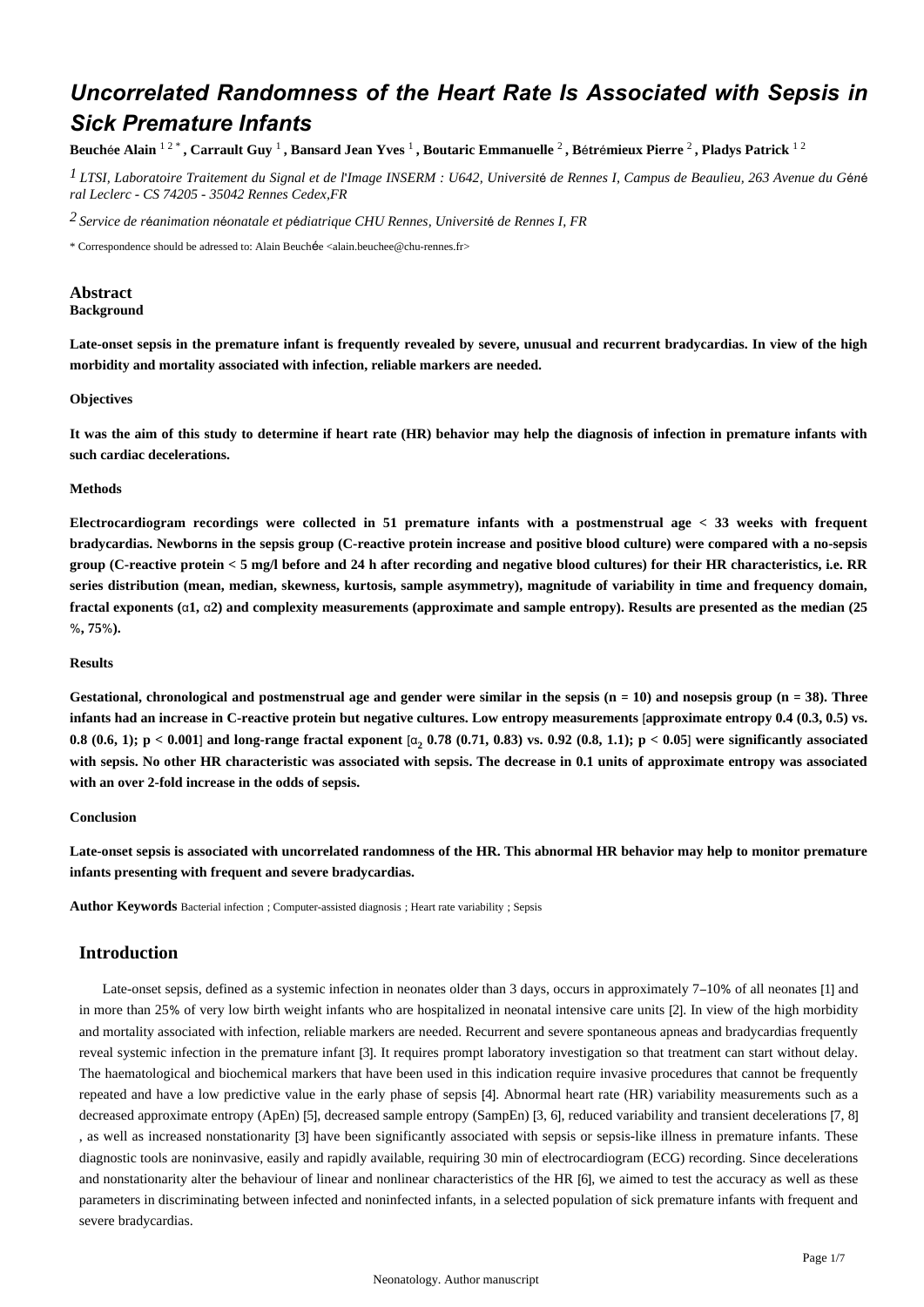# **Materials and Methods**

### **Patients**

Data were obtained from a cohort of premature infants (postmenstrual age < 33 weeks and chronological age 1 72 h), hospitalized in the neonatal intensive care unit at the University Hospital of Rennes over 2 periods, from June 2003 to June 2004 and from January to July 2007, who presented more than 1 bradycardia per hour and/or the need for bag-and-mask resuscitation. Exclusion criteria were: ongoing inflammatory response, medication known to influence the autonomic nervous system except caffeine, intratracheal respiratory support, intracerebral lesion or malformation.

This study was approved by the local ethics committee (03/05-445). Parents were informed and consent was obtained.

#### **Data Collection**

'Sepsis' was defined as the combination of an inflammatory response, i.e. C-reactive protein (CRP) 15 mg/l 24 h after the recording and positive blood cultures. 'No sepsis' was defined as the association of an absence of inflammatory response, i.e. a  $CRP < 5$  mg/l 24 h after the recording and negative blood cultures. 'Isolated inflammation' was defined as the combination of an inflammatory response and negative blood cultures.

All recordings (Powerlab system; ADInstruments, Oxfordshire, UK) were performed in the neonatal intensive care unit and consisted of a 1-hour recording at a 400-Hz sampling rate of 2 electrocardiograms. The infants were placed in bassinets, positioned on their side, wrapped in a single blanket roll, and loosely covered by another. The events were noted on the computer and they included arousal, agitation and apnea.

#### **Extraction and Analysis of HR Variability Parameters**

Data analysis was conducted on home-made signal processing tools designed with the software Matlab version 6.0.0.42a, release 12 (The Mathworks, Inc., Meudon, France). One sequence of 4,096 successive cardiac cycle lengths (RR), i.e. about half an hour, was extracted from the ECG recordings.

Discrete RR series of 4,096 successive beats were used for distribution, time domain, complexity and scale invariance analysis (fig. 1). The parameters were calculated on windows encompassing 1,024 beats, sliding with a 50% overlap. The median value of 4,096 beats of these calculated parameters was then used for further analysis: (1) distribution was described using moments (mean, variance, skewness and kurtosis adjusted for the bias), median and sample asymmetry [3]; (2) time domain analysis consisted of the extraction of the standard deviation (SD) and square root of the mean of squared successive differences; (3) complexity and regularity of RR series were estimated using entropy measurements (ApEn and SampEn). A high value of entropy reflects a strong irregularity and unpredictable sequence, and a low value reflects an abnormal oversimplification of these influences [9]. SampEn was used together with ApEn because this measure is known to be less sensitive to short cardiac decelerations [6] and to be more accurate in a broad range of conditions [10]. These complementary measures were calculated with fixed input variables:  $m = 2$  and  $r = 0.2$  of the SD for ApEn [5, 10, 11], and  $m = 3$  and  $r = 1$ 0.2 for SampEn [6]. (4) The scale invariance was tested through the detrended fluctuation analysis technique [12]. The fluctuations were characterized by a self-similarity parameter (α) representing the long-range fractal correlation properties of the signal. The exponent  $α$  is 0.5 for white noise with uncorrelated randomness, 1 for 1/f noise and long-range fractal correlations, and 1.5 for Brown motion [12, 13]. We evaluated the fractal scaling exponent  $\alpha_1$  from 4 to 40 beats, and  $\alpha_2$  from 40 to 1,000 beats [14].

Frequency domain analysis was performed on the 4-Hz sampled function of cubic-interpolated RR series of 4,096 successive beats. The power spectral density was estimated using Welch's method on sliding windows of 256 s with a 50% overlap. The power spectral densities in the low frequency (LF, 0.02–0.2 Hz) and high frequency ranges (HF, 0.2–2 Hz), as well as a mean total power (0.02–2 Hz) were calculated [15, 16].

#### **Statistical Analysis**

Statistical tests were implemented using Statistica 6.1 (StatSoft France, 2004; www.statsoft.com). Data are presented as median (25%, 75%) values. The univariate comparisons between the sepsis and no-sepsis group were performed using the Mann-Whitney U test and α2 or Fisher's exact test where appropriate. The sensitivity and specificity for all possible threshold values were calculated for measurements to construct the receiver operating characteristic (ROC) curves. This allowed evaluating the accuracy of the measured parameter to test for the diagnosis of sepsis. A multivariate modeling was then implemented. A logistic regression (generalized linear model with a logit link function) was used to predict the sepsis/no-sepsis outcome. The HR parameters were considered as the continuous predictive variables. Before modeling, the HR parameters were rescaled (multiplied by 10) in order to obtain clinically meaningful odds ratios. A 2-step selection of the available HR parameters was performed: first, only the HR variability parameters that revealed a significant level of 0.15 in the univariate analysis (Mann-Whitney tests) were selected for possible inclusion in the multivariate logistic model. The 0.15 p value threshold is commonly used in the variable selection procedures as it is recommended not to be too selective at this step [17]: the risk of a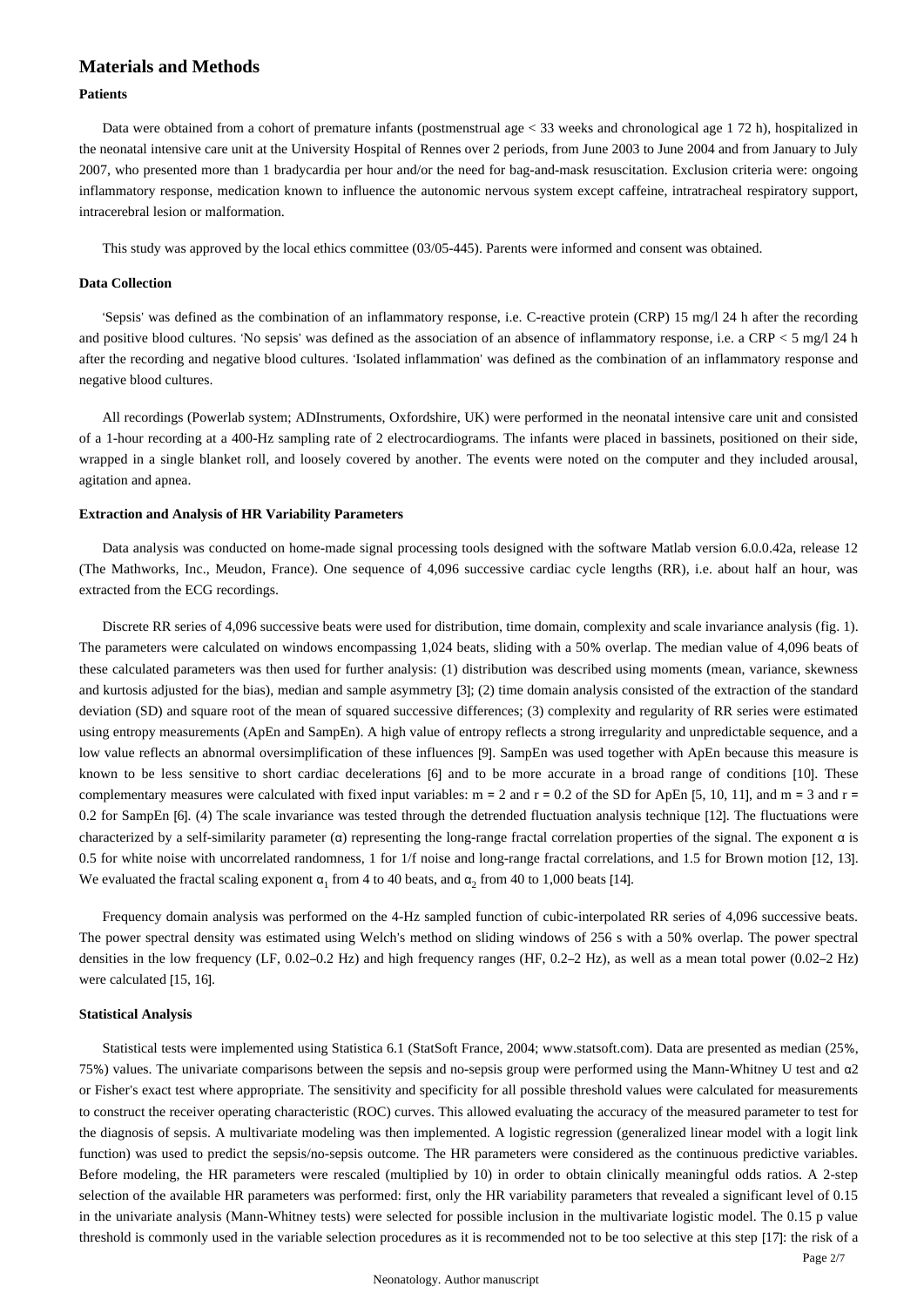too restrictive selection would be to reject variables that are close to significance in the HR univariate analysis and may become significant in the multivariate analysis (after adjusting for the other covariates). Then, a stepwise Akaike information criterion-based selection of the best subset of covariates among the preselected set was used. In the final model, only covariates with p values < 0.05 were interpreted as statistically significant.

# **Results**

Fifty-one ECG recordings were collected. Thirty-eight patients had no inflammatory response and negative cultures (no-sepsis group). Ten patients (sepsis group) had an inflammatory response with positive blood cultures [Staphylococcus coagulase negative (n = 6), Candida parapsilosis (n = 1), Escherichia coli (n = 1), Serratia marcescens (n = 1) and Bacillus cereus (n = 1)]. Three subjects had an increase in CRP with negative blood cultures. There were no significant differences in gender, gestational age, chronological age, postmenstrual age, hematocrit, caffeine treatment or nasal continuous positive airway pressure support between the sepsis and no-sepsis group (p 1 0.50), whereas infants with proven sepsis tended to exhibit a lower weight ( $p < 0.10$ ; table 1).

#### **RR Series Distribution and Variability**

A low value of entropy was strongly associated with the risk of sepsis  $(p < 0.001)$ . The ROC curve analysis confirmed good accuracy of SampEn for the diagnosis of sepsis in the studied population: the area under the ROC curve was 0.88 (95% CI 0.80–0.94). The best cut point was SampEn < 0.32, with a sensitivity of 90% (95% CI 63.3–98.5) and a specificity of 84.2% (95% CI 74–97.6). For ApEn, results were similar with an area under the ROC curve of 0.86 (95% CI 0.78–0.92). The best cut point was ApEn < 0.52, with a sensitivity of 85% (95% CI 62.1–96.6) and a specificity of 85.5% (95% CI 75.6–92.5).

Over long time scales, RR series from noninfected premature infants showed long-range correlations with α2 close to 1, whereas infants with proven sepsis exhibited significantly different patterns with  $\alpha$ , at about 0.8, i.e. lower and closer to white noise (p < 0.01). The area under the ROC curve was 0.70 (95% CI 0.60–0.78) for the diagnosis of sepsis ( $p < 0.05$  vs. SampEn and ApEn ROC curves). The best cut point was α2 < 0.85, with a sensitivity of 70% (95% CI 45.7–88) and a specificity of 63.1% (95% CI 51.3–73.9).

There were no significant differences in distribution patterns (mean, median, skewness, kurtosis or sample asymmetry) and quantitative linear estimates of the RR variability (square root of the mean of squared successive differences, SD,  $P_{I,F}$ ,  $P_{HF}$ , total power, LF:HF ratio) between the sepsis and no-sepsis group (table 2).

None of the HR distribution and variability characteristics was associated with caffeine treatment, in the whole population and in either the sepsis or no-sepsis group.

#### **Inflammatory Response but Negative Blood Cultures**

Three infants had an increase in CRP but negative blood cultures. The first case was attributed to a Haemophilus parainfluenzae isolated in tracheal aspirates after he was intubated, the second case to the onset of an enterocolitis. They had a short mean RR and low entropy estimates (lower than the 20th centile of the no-sepsis group). The first case also had a low long-range fractal exponent (2nd centile of the no-sepsis group). The third case remained unexplained and had entropy estimates and low long-range fractal exponents higher than the 20th centiles of the no-sepsis group.

#### **Modelization of the Relationships between Sepsis and HR Characteristics**

Five variables were initially included in the analysis as additional explanatory variables: weight, skewness,  $\log_{10}(P_{LF})$ , ApEn, SampEn and  $\alpha_2$ . The best subset logistic model included weight, ApEn,  $\alpha_2$ . Logistic regression showed the significant association between low values of entropy and the odds of having a sepsis. The decrease in 0.1 units of ApEn was associated with an over 2-fold increase in the odds of sepsis after adjustment for weight and  $\alpha$ 2 (table 3).

#### **Discussion**

#### **Principal Findings**

In a selected population of sick premature infants with frequent and severe transient decelerations of HR, the diagnosis of systemic infection was associated with abnormal HR behavior, showing lower entropy and lower long-range fractal correlation.

#### **Meaning of the Study**

Approximate or sample entropy are measures quantifying the regularity and complexity of time series [10, 11]. While a high value of entropy reflects a strong irregularity and unpredictable sequence, in relation to the multiple influences normally affecting RR, a low value reflects increased regularity, the presence of spikes (i.e. short cardiac decelerations), or both [5, 6, 9, 18]. Low HR entropy has been observed in adult endotoxemia [19] and by 1 group in neonatal systemic infection [3, 6]. The physiological mechanisms underlying this fall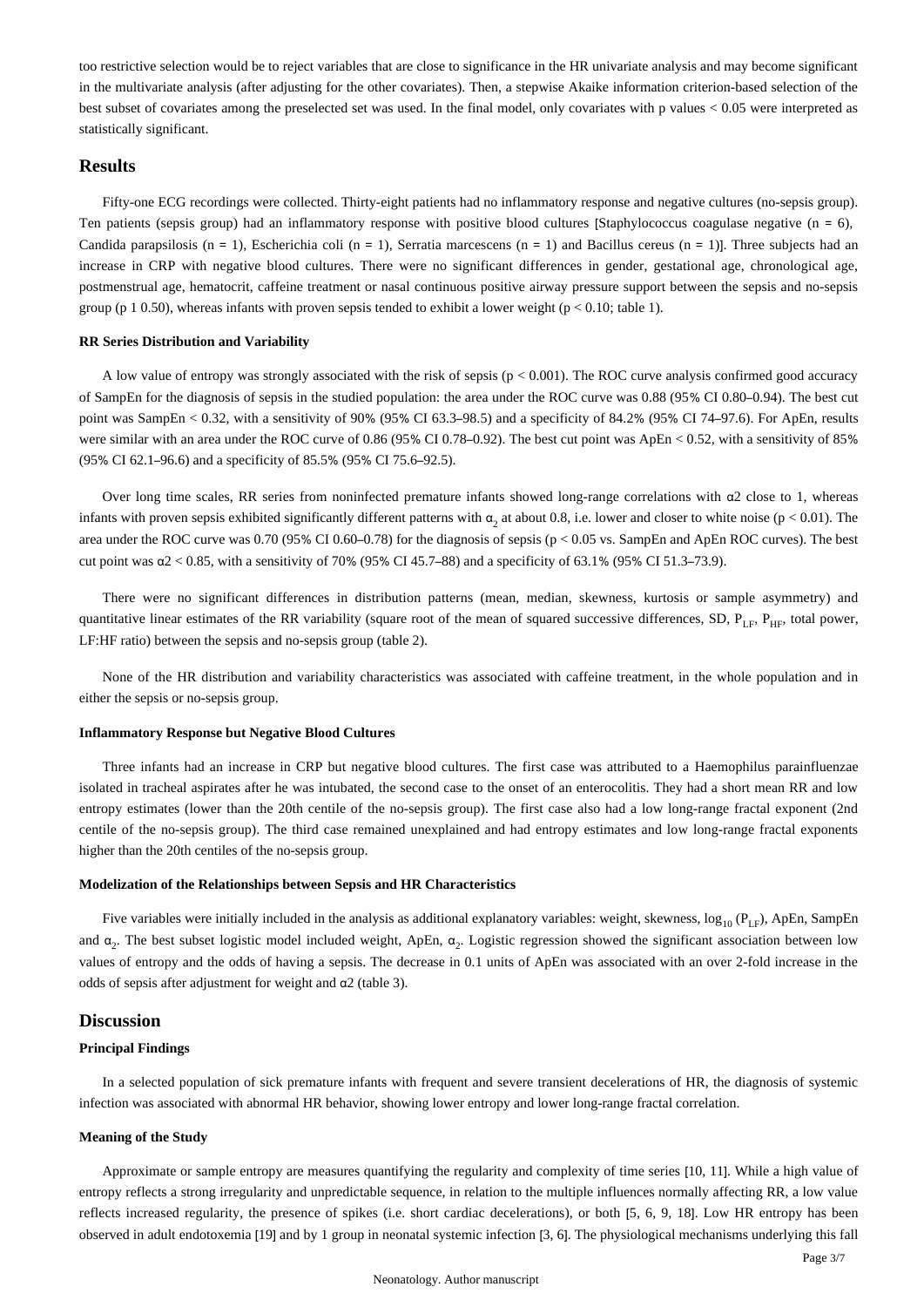in entropy are not known. Even if the low entropy values that we observed are, to some extent, due to the decelerations per se [6], entropy appears relatively accurate in discriminating between infected and non-infected infants when presenting with frequent and severe transient decelerations of HR. Another nonlinear measurement of the irregularity of RR series is the quantification of their fractal scaling properties through the detrended fluctuation analysis technique. It has been suggested that scale invariance may be a central organizing principle of physiological structure and function. As in the findings of Nakamura et al. [14] in healthy premature infants and of Pikkujamsa et al. [20] in children, we found that these premature infants with frequent and severe bradycardias showed a 'mature' pattern of RR interval dynamics similar to healthy young adults, with complex, fractal dynamics. This finding is consistent with the findings of Nelson et al. [21] and suggests a highly adaptive cardiovascular regulatory system. Correspondingly, we observed a breakdown of this scale-invariant fractal organization in infected infants. This has been speculated to be associated with the loss of integrated physiologic responsiveness, i.e. a less adaptable system with either a totally uncorrelated randomness or a highly predictable behavior [21]. Such degradation of long-range correlation properties has been found to be associated with various pathologic states from elderly to fetus [13, 21]. HR characteristics such as SD, centiles and skewness [7] and sample asymmetry [3, 22] have been associated with sepsis or isolated inflammatory response. We were unable to find a correlation between these parameters and sepsis.

#### **Limitations**

As we observed that entropy was also decreased in 1 case of 'isolated inflammation' and borderline in another, we cannot formally exclude an independent effect of inflammatory response on entropy [22]. However, note that sepsis was very plausible in these 2 cases, suggesting that these patients could have been classified in the sepsis group re-enforcing the relation between sepsis and decreased entropy. Diagnostic tests with a high sensitivity and a negative predictive value are most desirable because all septic infants have to be identified [23]. In the present study, the small number of premature infants with proven sepsis and the inclusion criteria do not permit extrapolation of sensitivity, specificity and predictive values for a nonselected population of premature infants.

#### **Implications**

The diagnosis of neonatal sepsis is difficult because the clinical signs are subtle and nonspecific and none of the laboratory tests, including the CRP and blood culture, have high predictive accuracy [4]. The lack of reliable laboratory tests often results in anticipatory antimicrobial treatment.

Entropy and long-range fractal correlation are decreased in premature infants with proven sepsis and presenting with frequent and severe bradycardias. Consequently, ApEn, SampEn and α2 can be considered candidate measures, either alone or as part of a multivariable scheme, for monitoring sick infants. The uncorrelated randomness of HR behavior associated with sepsis could be of practical diagnostic use.

### **Ackowledgements:**

This work was supported by the COREC, Rennes, France. We thank Nathalie Costet for the statistical reviewing and Stéphanie Sergant for her valuable technical support.

#### **References:**

- 1. Raymond J , Aujard Y European Study Group Nosocomial infections in pediatric patients: A european, multicenter prospective study. Infect Control Hosp Epidemiol. 2000; 21: 260- 263
- 2. Beck-Sague CM , Azimi P , Fonseca SN , Baltimore RS , Powell DA , Bland LA , Arduino MJ , McAllister SK , Huberman RS , Sinkowitz RL Bloodstream infections in neonatal intensive care unit patients: Results of a multicenter study. Pediatr Infect Dis J. 1994; 13: 1110- 1116
- 3. Cao H , Lake DE , Griffin MP , Moorman JR Increased nonstationarity of neonatal heart rate before the clinical diagnosis of sepsis. Ann Biomed Eng. 2004; 32: 233- 244
- 4. Malik A , Hui CP , Pennie RA , Kirpalani H Beyond the complete blood cell count and c-reactive protein: A systematic review of modern diagnostic tests for neonatal sepsis. Arch Pediatr Adolesc Med. 2003; 157: 511- 516
- 5. Pincus SM , Gladstone IM , Ehrenkranz RA A regularity statistic for medical data analysis. J Clin Monit. 1991; 7: 335- 345
- 6. Lake DE , Richman JS , Griffin MP , Moorman JR Sample entropy analysis of neonatal heart rate variability. Am J Physiol Regul Integr Comp Physiol. 2002; 283: R789- 797
- 7. Griffin MP , Moorman JR Toward the early diagnosis of neonatal sepsis and sepsis-like illness using novel heart rate analysis. Pediatrics. 2001; 107: 97- 104
- 8. Griffin MP , Lake DE , Moorman JR Heart rate characteristics and laboratory tests in neonatal sepsis. Pediatrics. 2005; 115: 937- 941
- 9. Pincus SM , Goldberger AL Physiological time-series analysis: What does regularity quantify?. Am J Physiol. 1994; 266: H1643- 1656
- 10. Richman JS , Moorman JR Physiological time-series analysis using approximate entropy and sample entropy. Am J Physiol Heart Circ Physiol. 2000; 278: H2039- 2049
- 11. Pincus SM Approximate entropy as a measure of system complexity. Proc Natl Acad Sci U S A. 1991; 88: 2297- 2301
- 12. Peng CK , Havlin S , Stanley HE , Goldberger AL Quantification of scaling exponents and crossover phenomena in nonstationary heartbeat time series. Chaos. 1995; 5: 82 - 87
- 13. Yum MK , Park EY , Kim CR , Hwang JH Alterations in irregular and fractal heart rate behavior in growth restricted fetuses. Eur J Obstet Gynecol Reprod Biol. 2001; 94: 51- 58
- 14. Nakamura T , Horio H , Miyashita S , Chiba Y , Sato S , Yum MK , Park EY , Kim CR , Hwang JH Identification of development and autonomic nerve activity from heart rate variability in preterm infants alterations in irregular and fractal heart rate behavior in growth restricted fetuses. Biosystems. 2005; 79: 117- 124
- 15. Chatow U , Davidson S , Reichman BL , Akselrod S Development and maturation of the autonomic nervous system in premature and full-term infants using spectral analysis of heart rate fluctuations. Pediatr Res. 1995; 37: 294- 302
- 16. Rosenstock EG , Cassuto Y , Zmora E Heart rate variability in the neonate and infant: Analytical methods, physiological and clinical observations. Acta Paediatr. 1999; 88  $.477 - .482$
- 17. Hosmer DW , Lemeshow S Applied Logistic Regression. New York Wiley; 1989;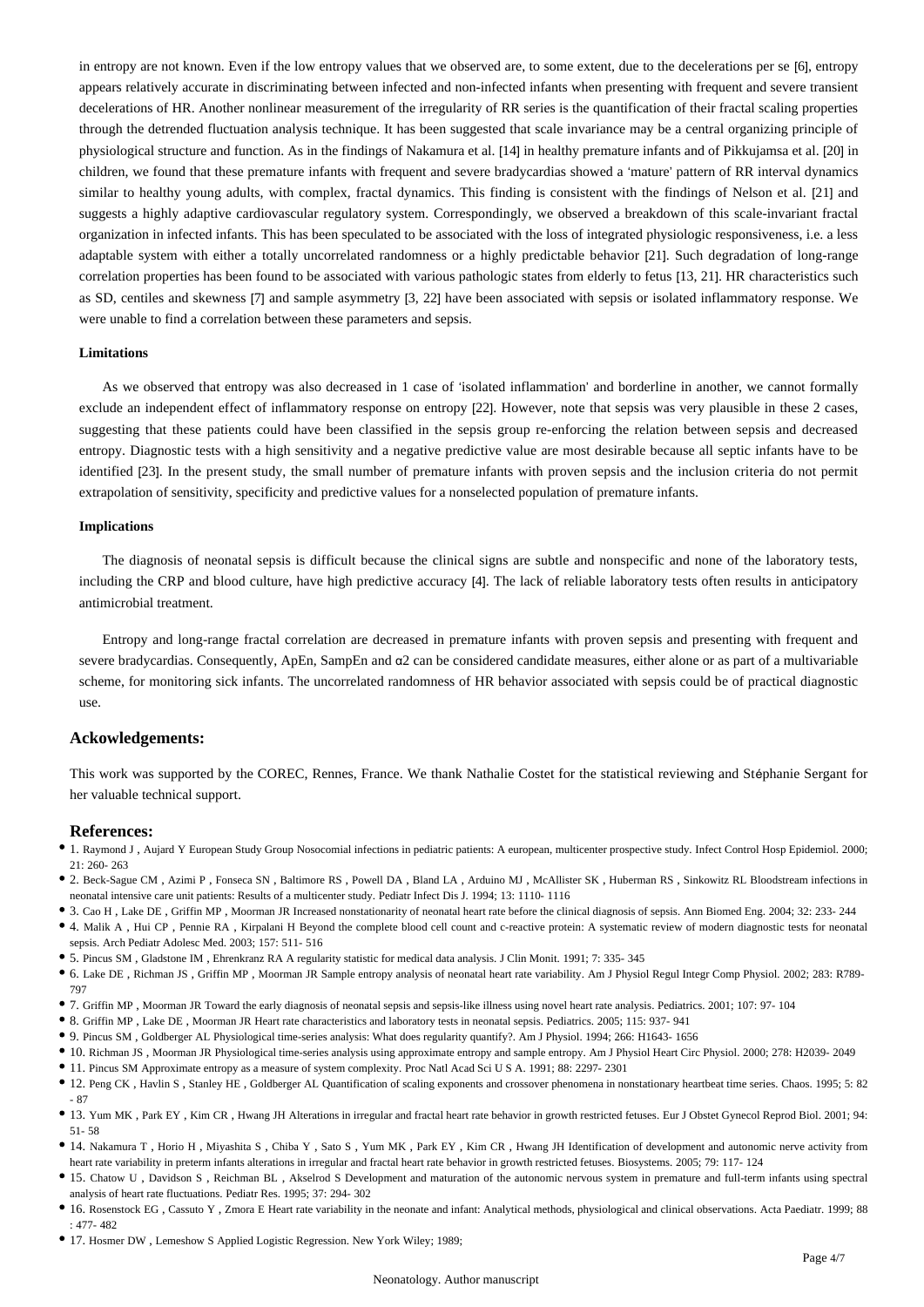- 18. Pincus SM Greater signal regularity may indicate increased system isolation. Math Biosci. 1994; 122: 161- 181
- 19. Godin PJ , Fleisher LA , Eidsath A , Vandivier RW , Preas HL , Banks SM , Buchman TG , Suffredini AF Experimental human endotoxemia increases cardiac regularity: Results from a prospective, randomized, crossover trial. Crit Care Med. 1996; 24: 1117- 1124
- 20. Pikkujamsa SM , Makikallio TH , Sourander LB , Raiha IJ , Puukka P , Skytta J , Peng CK , Goldberger AL , Huikuri HV Cardiac interbeat interval dynamics from childhood to senescence: Comparison of conventional and new measures based on fractals and chaos theory. Circulation. 1999; 100: 393- 399
- 21. Nelson JC , Rizwan U , Griffin MP , Moorman JR Probing the order within neonatal heart rate variability. Pediatr Res. 1998; 43: 823- 831
- 22. Kovatchev BP , Farhy LS , Cao H , Griffin MP , Lake DE , Moorman JR Sample asymmetry analysis of heart rate characteristics with application to neonatal sepsis and systemic inflammatory response syndrome. Pediatr Res. 2003; 54: 892- 898
- 23. Ng PC , Li K , Wong RP , Chui KM , Wong E , Fok TF Neutrophil cd64 expression: A sensitive diagnostic marker for late-onset nosocomial infection in very low birthweight infants. Pediatr Res. 2002; 51: 296- 303

### **Fig. 1**

Examples of RR series of 4,096 successive beats, illustrating different aspects of HR variability. Note the asymmetry of the distribution, the low entropy and long-range autocorrelation in patient B, as well as the low entropy in patient C. Patient A (32 weeks postmenstrual age) weighed 1,165 g and had no sepsis. Patient B (30 weeks postmenstrual age) weighed 850 g and had an isolated inflammatory response. Patient C (31 weeks postmenstrual age) weighed 1,345 g and had sepsis.  $SA = Sample$  asymmetry;  $\alpha$ 2 = long-range fractal correlations.

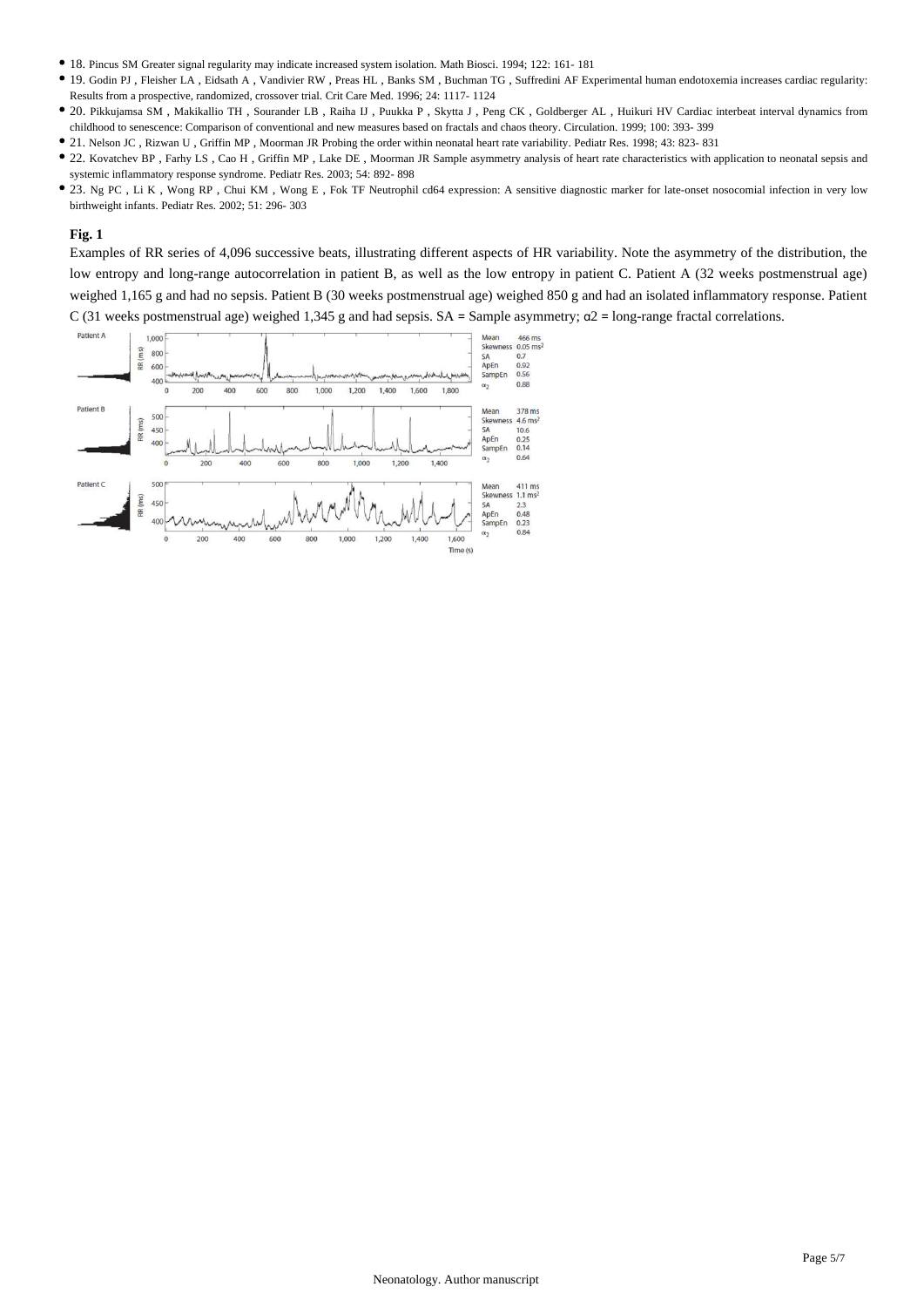# **Table 1**

Clinical characteristics of the study population

|                                                                | No sepsis $(n = 38)$ | Sepsis $(n = 10)$ |
|----------------------------------------------------------------|----------------------|-------------------|
| GA at birth, weeks                                             | 28.7(26.5, 30)       | 29.2(26.5, 29.8)  |
| Gender, M/F                                                    | 24/14                | 7/3               |
| Postmenstrual age, weeks                                       | 30.3(29.3, 31.9)     | 30(29.6, 30.8)    |
| Chronological age, days                                        | 13(7, 17.5)          | 9.95(5, 22)       |
| Weight, g                                                      | 1,210(1,070, 1,410)  | 1,064(850, 1,280) |
| Caffeine, n                                                    | 14/24                | 4/6               |
| nCPAP, n                                                       | 21/17                | 8/2               |
| Hematocrit, %<br>the property of the control of the control of | 38.7 (35, 44.6)      | 38 (33.9, 43.6)   |

Results are presented as the median (25%, 75%). GA = Gestational age; nCPAP = nasal continuous positive airway pressure. The Mann-Whitney U test and Fisher's exact test were used where appropriate.

# **Table 2**

Estimates of HR distribution and variability extracted from 4,096 successive beats

|                                              | No sepsis $(n = 38)$ | Sepsis $(n = 10)$    |
|----------------------------------------------|----------------------|----------------------|
| Mean, ms                                     | 422 (397, 438)       | 410.4 (393.5, 438.2) |
| Median, ms                                   | 417.8 (400, 432.5)   | 410 (385, 437.5)     |
| Skewness                                     | $0.36(-0.09, 1.8)$   | 1.36(1.18, 1.98)     |
| Kurtosis                                     | 5.27(3.55, 10.9)     | 6.86(4.59, 7.79)     |
| <b>SA</b>                                    | 1.5(0.72, 4.22)      | 3.92(2.46, 9.81)     |
| SD, ms                                       | 16.9(11.1, 25.6)     | 15.2(11.0, 19.2)     |
| rMSSD, ms                                    | 6.13(3.44, 10.8)     | 3.81(2.74, 8.35)     |
| $P_{LF}$ , ms <sup>2</sup> × 10 <sup>3</sup> | 27.7 (7.5, 48.9)     | 50.2 (14.5, 129.5)   |
| $P_{HF}$ , ms <sup>2</sup> × 10 <sup>3</sup> | 4.08(1.53, 7.37)     | 8.46 (1.98, 15.7)    |
| $P_{LF}: P_{HF}$ ratio                       | 4.9(3.99, 6.69)      | 6.79(5.12, 9.9)      |
| $P_{TP}$ , ms <sup>2</sup> × 10 <sup>3</sup> | 33.2(9.35, 53.5)     | 58.7 (16.6, 163.1)   |
| $\alpha_1$                                   | 1.44(1.39, 1.51)     | 1.47(1.41, 1.53)     |
| $\alpha_2$                                   | 0.92(0.8, 1.07)      | 0.78(0.71, 0.83)     |
| ApEn                                         | 0.82(0.61, 1)        | 0.43(0.29, 0.48)     |
| SampEn                                       | 0.54(0.39, 0.84)     | 0.22(0.19, 0.29)     |

Results are presented as the median (25%, 75%).  $SA =$  Sample asymmetry; rMSSD = square root of the mean of squared successive differences;  $P_{TP}$  = mean total power (0.02–2 Hz).  $*$  p < 0.001,

\*\*  $p^*$  p < 0.05 versus the no-sepsis group. The Mann-Whitney U test and Fisher's exact test were used where appropriate.